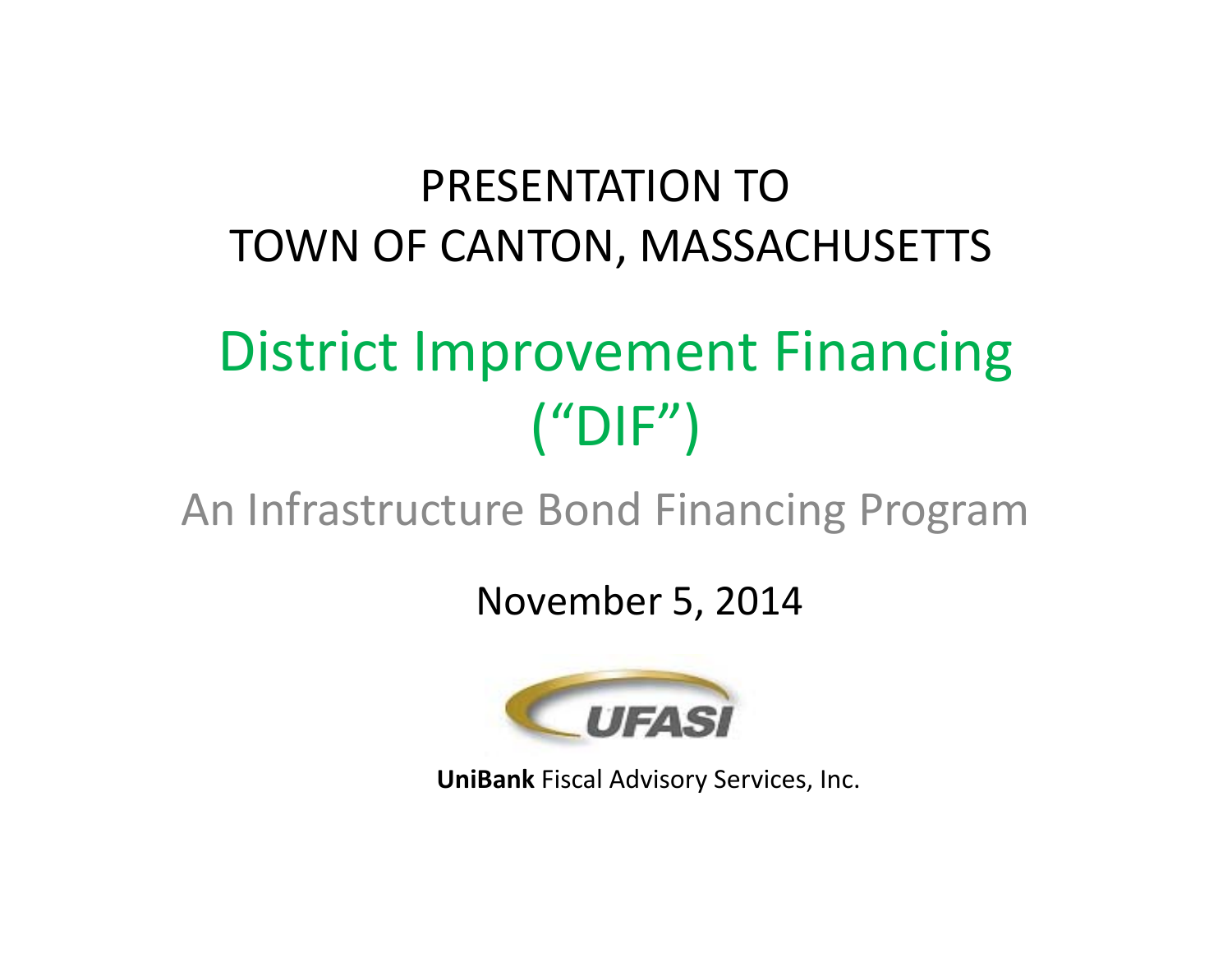## Program Overview

- $\bullet$  MGL Chapter 40Q "District Improvement Financing" was passed in 2003 and amended in 2011 and 2012.
- $\bullet$  Municipality sets <sup>a</sup> District and agrees to use new incremental property taxes to fund the public infrastructure for the District.
- $\bullet$  If borrowing for improvements, Municipality issues debt to be supported by incremental taxes from new growth that would not happen without infrastructure investment.
- $\bullet$  Bonds issued by Municipality should be General Obligation backed by the full faith and credit of the Municipality for stronger credit rating and lower interest rates.
- $\bullet$ Commonwealth approval no longer required.

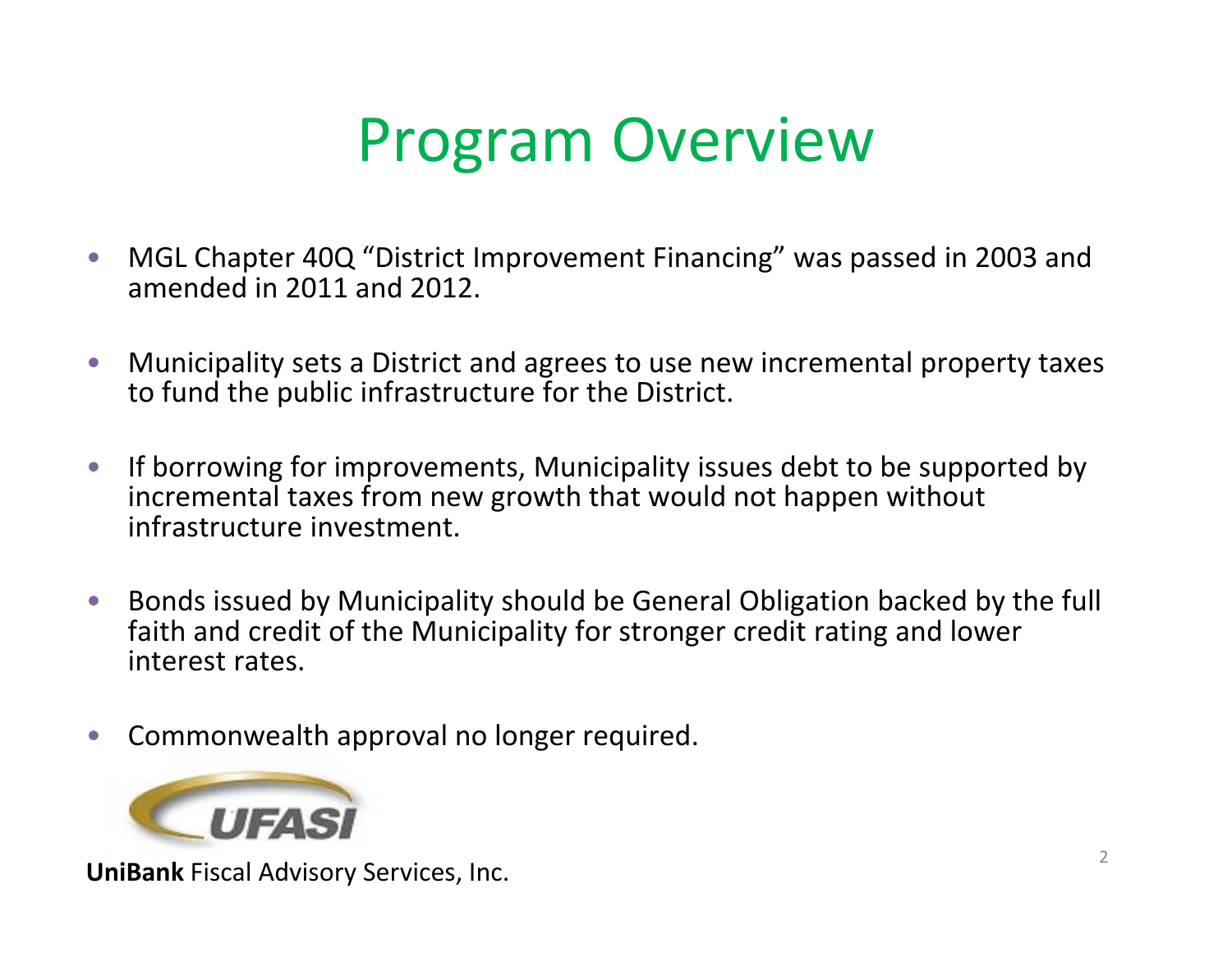#### What Types of Public Infrastructure can be Funded?

- •Roadways and intersections.
- •Water & waste water facilities and related lines.
- Transportation facilities such as train stations, bus depots, etc.
- •Seawalls, docks, wharves, bridges, culverts, tunnels.
- •Streetscape, sidewalks, electric lines, street lights.
- •Parks, playgrounds and recreational facilities.
- •Parking garages.
- •Brownfield mitigation.
- •Soft and financing costs.

Infrastructure can be in or, in support of, the District. It<br>must be owned or conveyed to a public entity to be eligible.

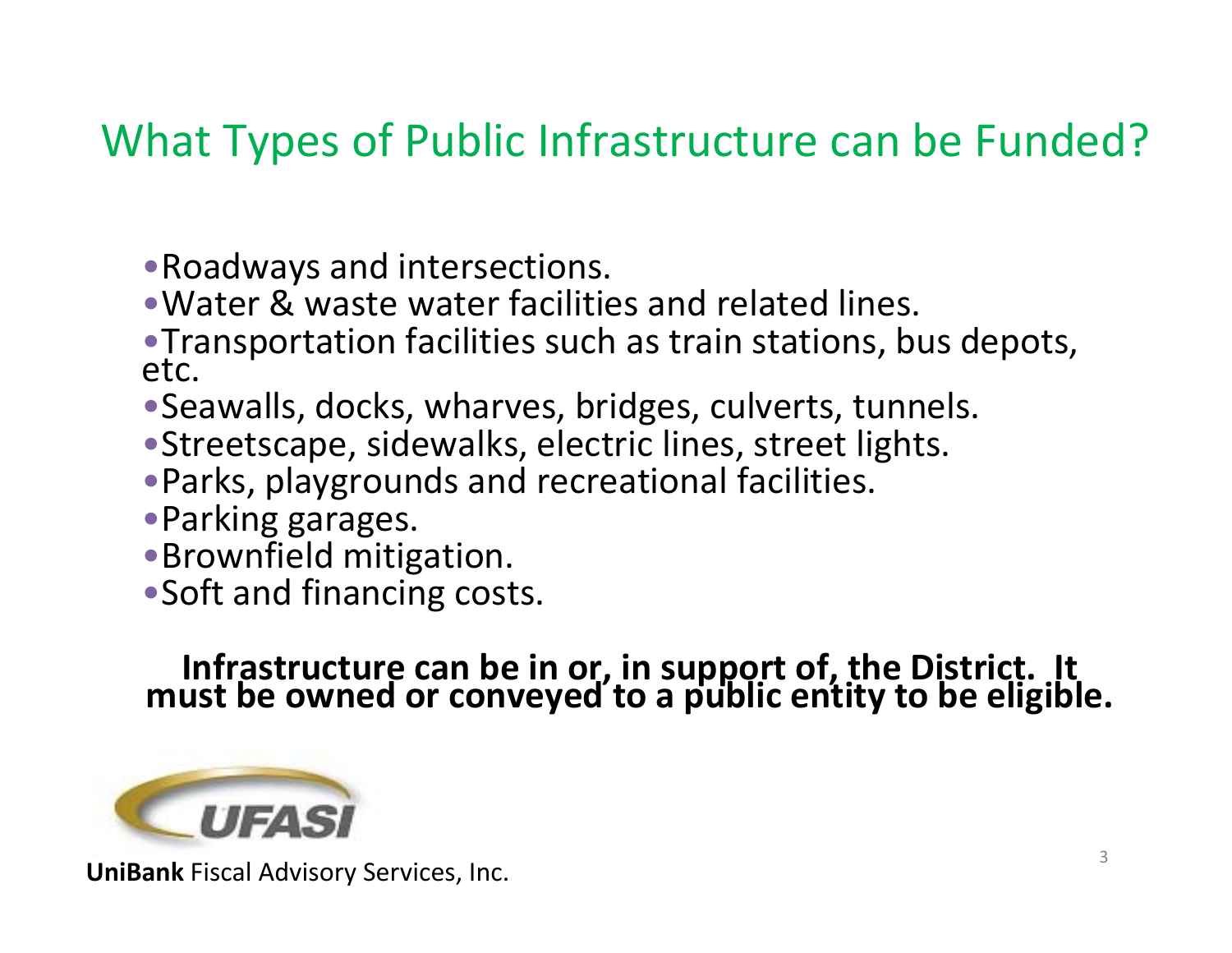### DIF Process

•Standard Process

–Municipality sets District , holds local public hearings and obtains local approvals. Requires Town meeting approval.

–District approval has 2 parts; <sup>a</sup> setting of baseline assessments and <sup>a</sup> financing plan.

–Municipality can set <sup>a</sup> District without the financing plan if <sup>a</sup> municipality wishes to obtain recognition of <sup>a</sup> district to set the tax level. If borrowing, <sup>a</sup> financial plan can be approved at the same time or subsequently.

–Borrowing for financing will require Town meeting approval by 2/3rds vote.

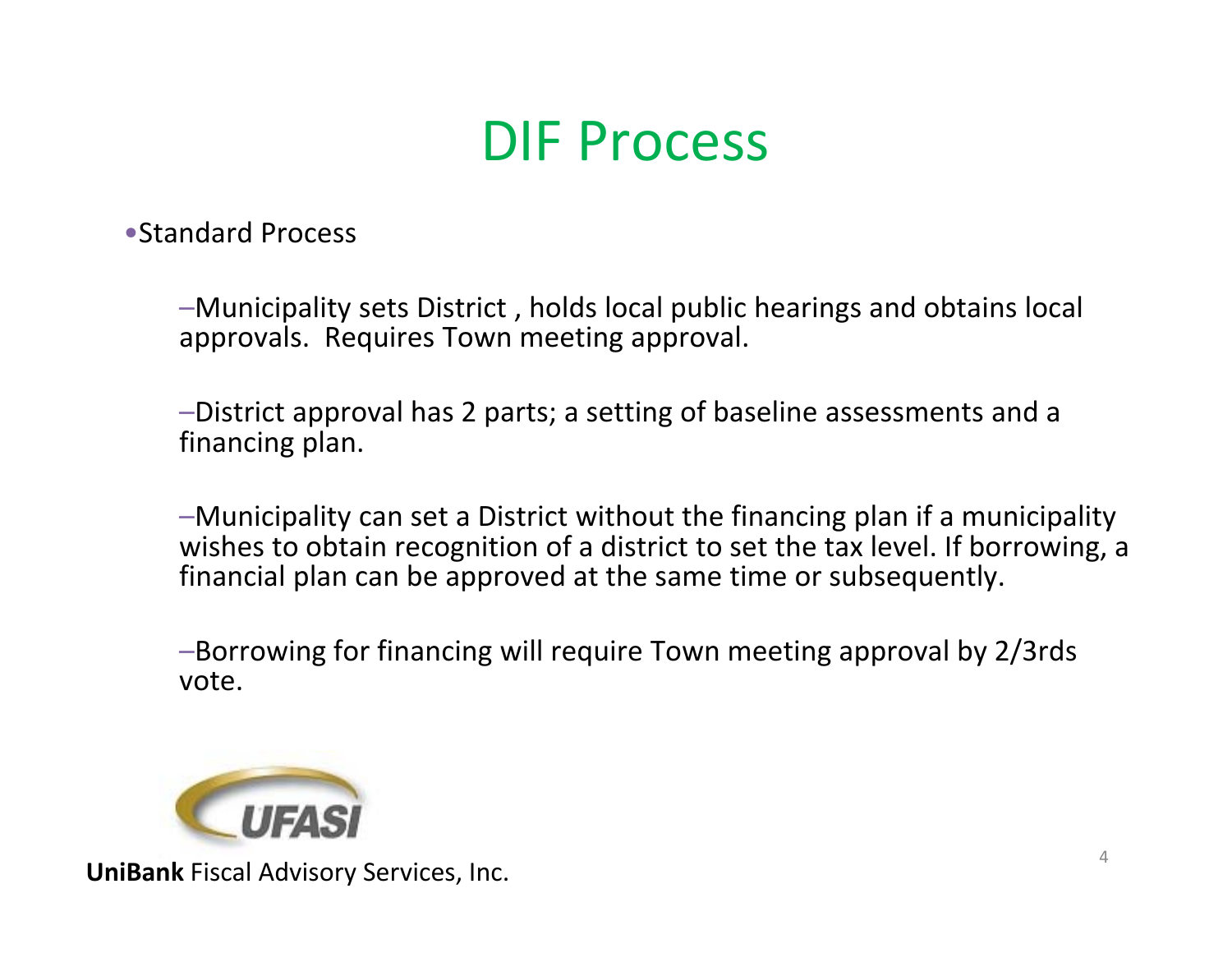## DIF Benefits

- •Benefits
	- $\bullet$ Borrowing is not included in municipality's debt limits.
	- $\bullet$  Municipality has flexibility to segregate debt service fromfrom general funds and employ debt structures that<br>would not otherwise be available as financing terms would not otherwise be available as financing terms are negotiable. For example:
		- •Delay principal payments up to 5 years
		- •Capitalized Interest
	- $\bullet$ • No new taxes are levied because the District and the DIF do not reduce or redirect existing property tax revenues.

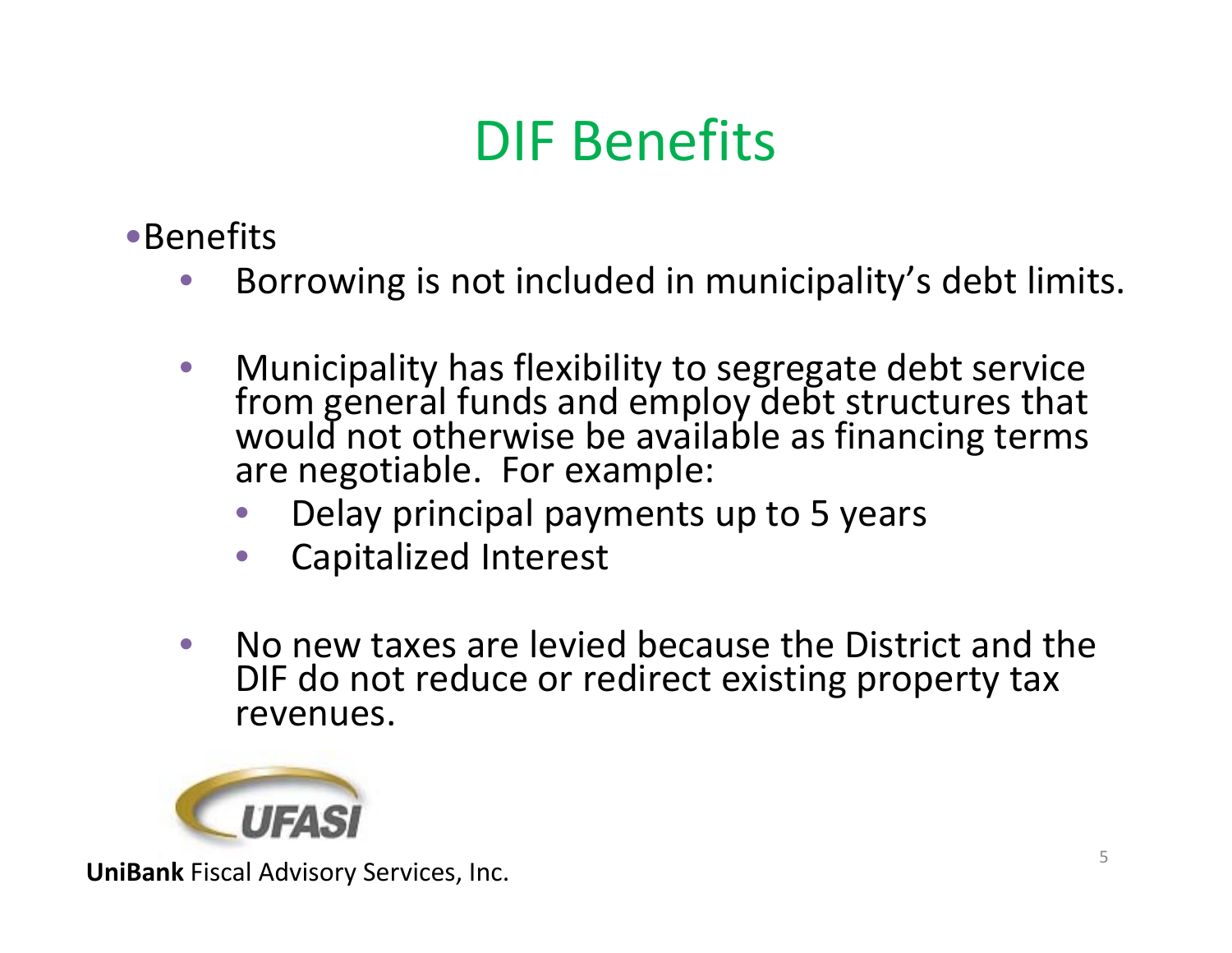#### DIF Mechanics